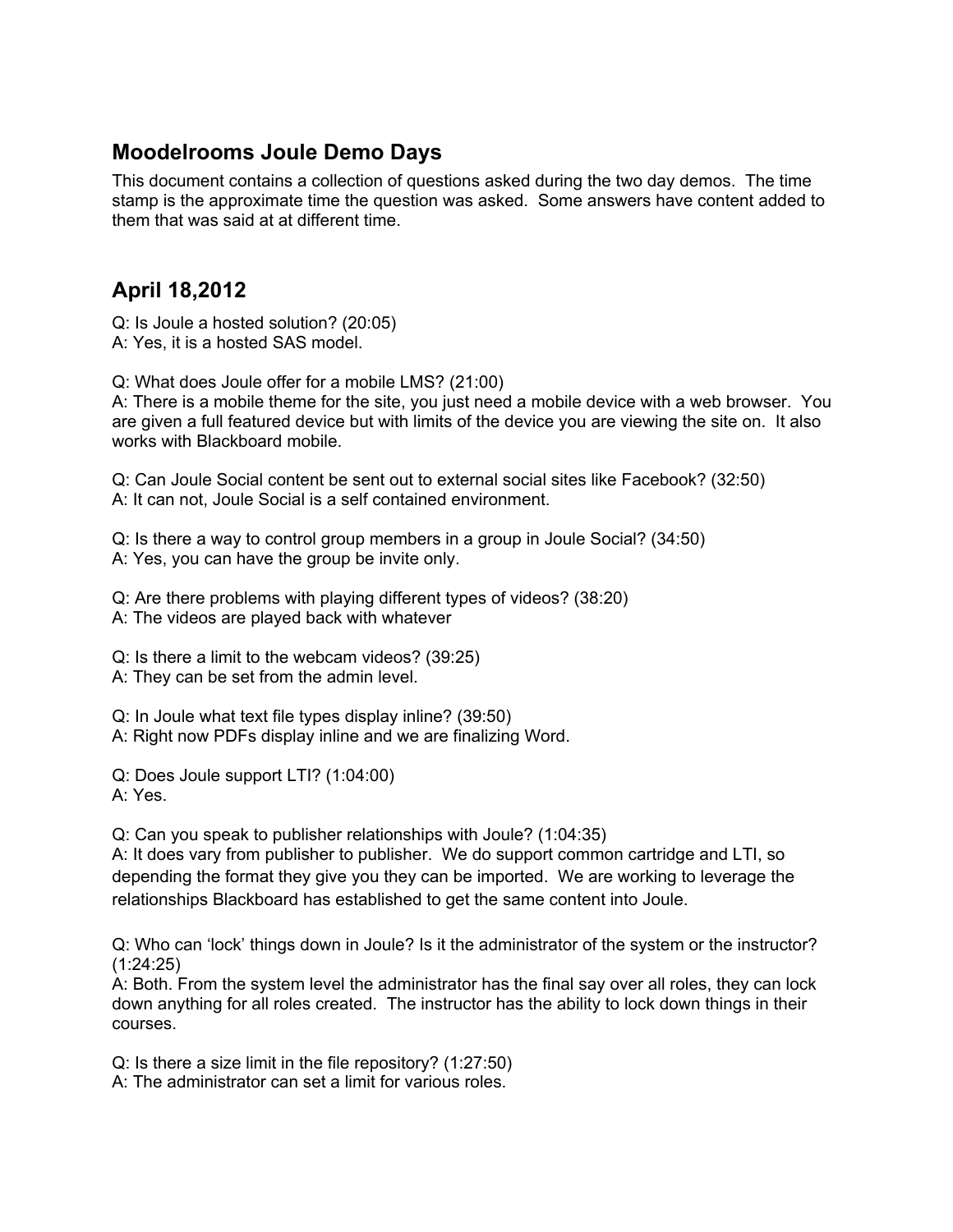Q: Can you have multiple rubric per course? (1:38:55)

A: Yes, you have have one for each assignment or for for your entire course. It is completely up to the instructor how they use the course.

Q: Are rubrics sharable? (1:39:15)

A: You can export and share them. We are working on way to share without having to export.

Q: What type of outcomes can be used? (1:39:50)

A: THere are two types of outcomes, one is sitewide which is applied to all programs across campus and the other is course specific. The course specific ones are controlled by the instructor of the course.

Q: What types of outcomes can be imported? (1:40:20) A: You can import outcomes from anywhere as long as the files is XML or CSV. Those file types work best.

Q: Is there an interactive calendar that collects the due dates? (1:42:00)

A: Yes, all the due dates for the assignments and access dates will be automatically put on the student's calendar in Joule. Assignments in the future will not appear if date restrictions on them. Assignments that are visible with restriction information will appear but not be accessible by the student. The administrator can also put global events that will show to everyone.

Q: What is the completion date? (1:44:00)

A: It is a target date, it is like saying 'If you haven't completed the assignment by this date you are probably behind'. It ties in with the progress of the course, it is easy to tell how quickly or slowly a student is progressing through a course.

Q: When you create a discussion board there is a lot of functionality. Is there a simple view the just shows what is required? (1:44:40)

A: All of the forums will default with settings that will just create the content and set it up. The only thing you need to fill out is the name and intro.

Q: Is there a way to save without have to scroll all the way down? (1:45:00) A: You will need to scroll down to save.

Q: When a course copy is done all of it course copies over including dates? (1:45:35) A: If you copy through Conduit it will project the dates and project dates for the assignment the assignments based on the start and end dates of the course. If you manually backing up and restoring the course and change the start and end dates.

Q: If you have multiple sections of the same course can you copy the rules in the Personalised Learning Designer to all the sections? (1:54:20)

A: Yes, you can do it through a master course or copy across courses. The administrator can also create rules and make them available to all instructors. The instructor has the option to turn on the rules.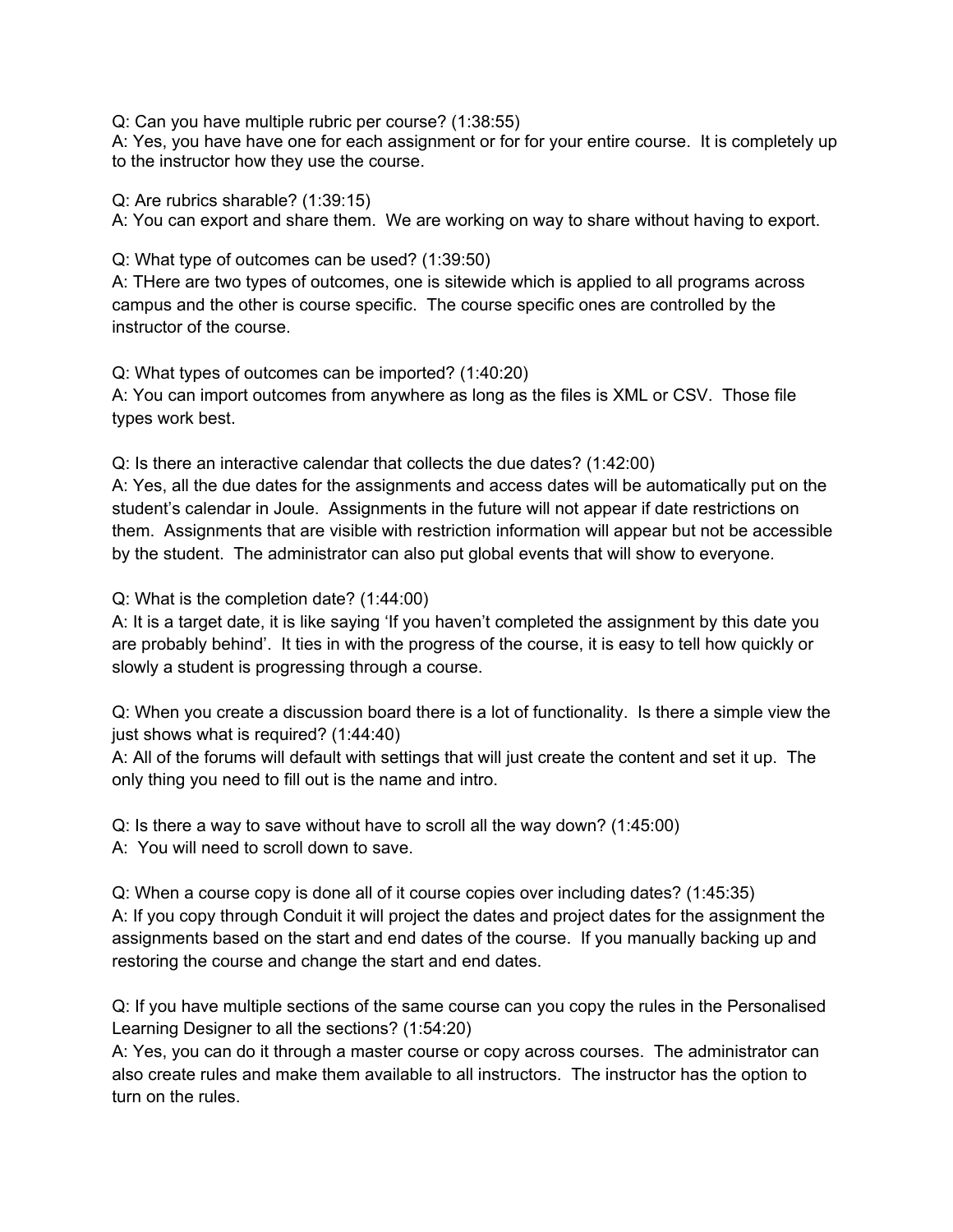Q: Does the email that is sent to the student contain the complete message or just a notification telling the student they need to go to Joule to view the message? (1:56:15) A: It is the complete message.

Q: Is there a way to see who received what messages when? (1:57:45) A: It will not track who received a message. A log is kept showing what notifications based on what rule students received and when.

Q: Is there a way in the grade book to give every student a certain grade? (2:03:10) A: Yes, you give all students any grade you want for a specific column.

Q: When sending email through the grade book is there a record of the message being sent? (2:05:10)

A: Your messages show all the communication you have sent.

Q: If you have a large course how does the grade book sort them? (2:12:25) A: The Joule grade book list all the participants. With the Joule Grader you can pick and choose what students you want to see.

Q: Will the student list be in a container with in the page that you have to scroll or will the page be extended to accommodate the students? (2:13:05) A: It will extend and scroll your browser window.

Q: Do students lose access to a course after the semester ends? (2:18:015) A: You can change a course to a read only archive. Students can read the content but not make changes.

Q: Do instructors have the option to archive a course for themselves? (2:19:05) A: Yes, instructions can gray out or hide courses so they do not get in the way of current courses.

Q: Is there a way to identify courses from a particular semester? (2:19:30) A: Yes, you can do by the naming convention you use for courses.

Q: Is there a read only student role? (2:20:00)

A: Yes, you can create as many roles as you want with whatever permissions you set.

Q: Why does the student view not have the same tools as the instructor? (2:21:40) A: You can set what roles have what features by default or make tools optional. You can also not allow a role to have access to a tool.

Q: What type of eportfolio does Joule have? (2:23:00) A: There is integration with Mahara, an open source eportfolio, that will allow for single sign on.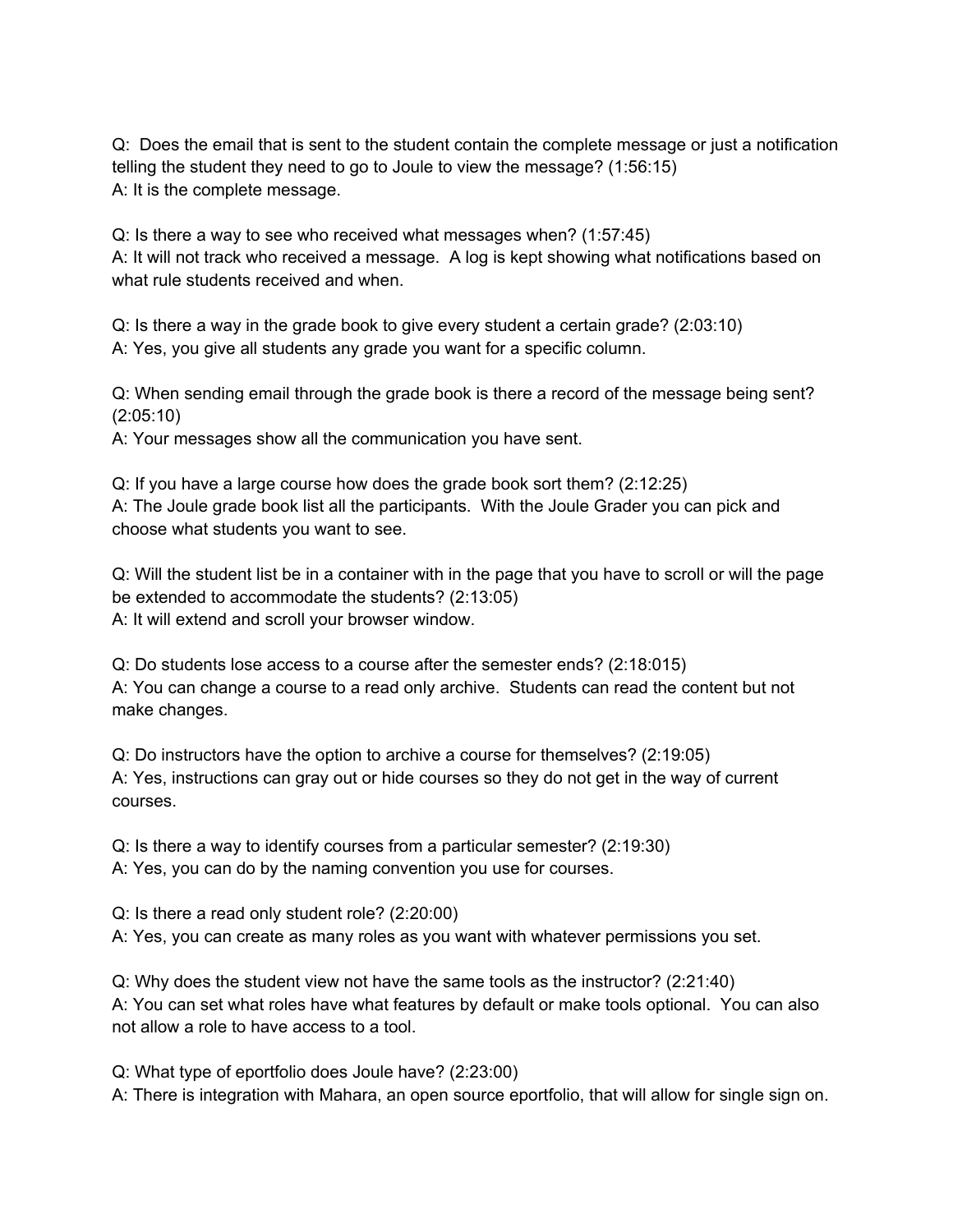There is no additional charge for this software.

Q: How does a student view feedback? (2:26:25)

A: Students can view the grade, the rubric and feedback for an assignment by clicking on the name of the assignment in their version of the grade book.

Q: What control do instructors have over the color and theme of a course? (2:27:45) A: You can completely theme the site overall and create multiple themes for categories of courses.

Q: Does Moodelrooms support CAS authentication? (2:28:40) A: Yes, the group who runs it on the institution side will work with us and there may be additional costs for configuration.

Q: Is there a way for students to see their grades for all their courses at one time? (2:31:46) A: Not currently.

Q: Do you allow SCORM modules to edit the grade book? (2:37:00) A: Yes, but if you have multiple assignments in a SCORM module it will just give the raw grade.

## **April 19,2012**

Q: Do you have any integration with clickers? (47:45)

A: Not at this time but that is something we are working towards.

Q: Are notifications settings across all courses or can you change them per course? (57:25) A: They are across all courses.

Q: What is an individual wiki? Can you share it with other students at a later time? (1:37:18) A: This is a wiki between a single student and instructor. The settings can be changed to allow other student to view the wiki.

Q: Is it possible to have a group wiki that is only viewable by that group but once they are done allow other groups to view the wiki? (1:37:30)

A: Yes, you can have visible groups. The students can see see the other groups content but not be able to edit.

Q: Can you make the first page of the wiki the table of contents and link to the other pages? (1:29:20)

A: The map tab is the built in table of contents location. All of the wiki pages have a unique link so it is possible to create a table of contents page.